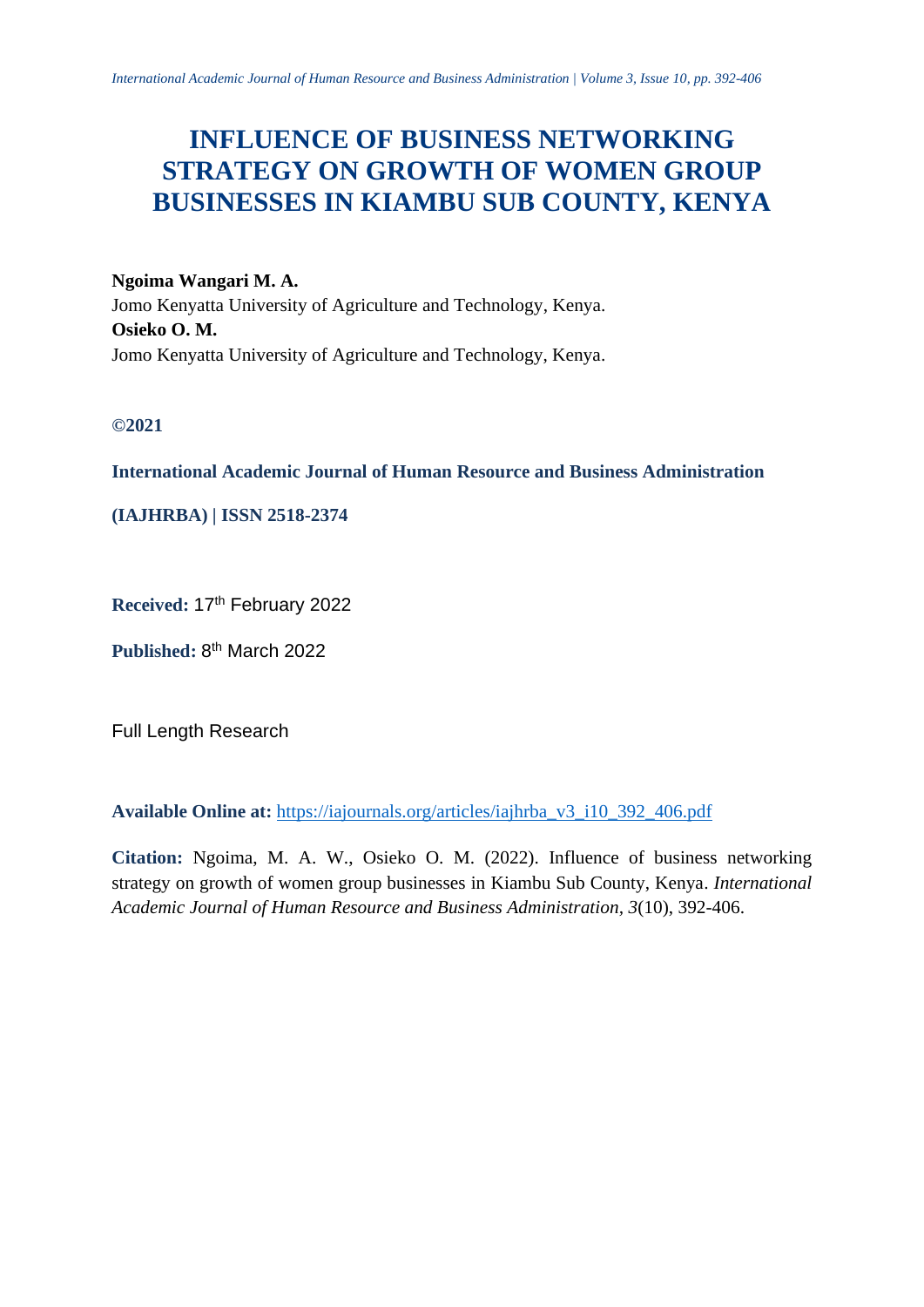# **ABSTRACT**

Many women group enterprises are smaller, less profitable and start with little to no capital investment than those owned by men and many of them often face failures because they either fail to take off or never reach maturity. Further, enterprise survey reports indicate that more than half of women group enterprises in Kenya are known for their low start-up, low working capital, low growth rate and sometimes eminent collapse due to inadequate growth potential; a gap that motivated this study to examine the influence of business networking strategy on the growth of women group enterprises in Kiambu Sub County, Kenya. The study was guided by entrepreneurship theory and theory of social exclusion. The study adopted explanatory survey design and targeted mainly chairpersons of 350 registered and established women group enterprises in Kiambu Sub County, Kenya; where Taro Yamane's proportional sampling technique formula was used to get a sample size of 186 respondents who were selected through stratified random sampling technique. Primary data was collected using structured questionnaire. Collected data was coded for accuracy of information at the end of every field data collection day and stored both manually and electronically. Computer software- Statistical Package for Social Sciences version 24 was used in data analysis from where descriptive statistics which include percentages, frequencies,

mean, and standard deviations were computed, while linear regression analysis was computed to determine variable relationship. Data was presented in form of tables and graphs. Pilot testing was done where construct validity and Cronbach's alpha was used to test instrument validity and reliability respectively. A total of 186 questionnaires were sent to the Women Group Enterprises in Kiambu Sub-County for data collection and 129 questionnaires were returned completely filled, depicting a response rate of 69.3% which is good for generalizability of the research findings to a wider population. Both descriptive and inferential statistics showed that business networking had a linear relationship and significantly influenced growth of women group enterprises in Kiambu Sub County, Kenya. The study concluded that, women group enterprises that engage business networking tactics such as market access networking, knowledge exchange networks, and value chain network configurations can significantly boost growth of their businesses.

The study recommended that members of women group enterprises should engage in feasible business networking strategies so as to widen their market scope for their products and services.

**KeyWords:** Women group enterprises; business networking strategy; market access networking; knowledge exchange networks; value chain network.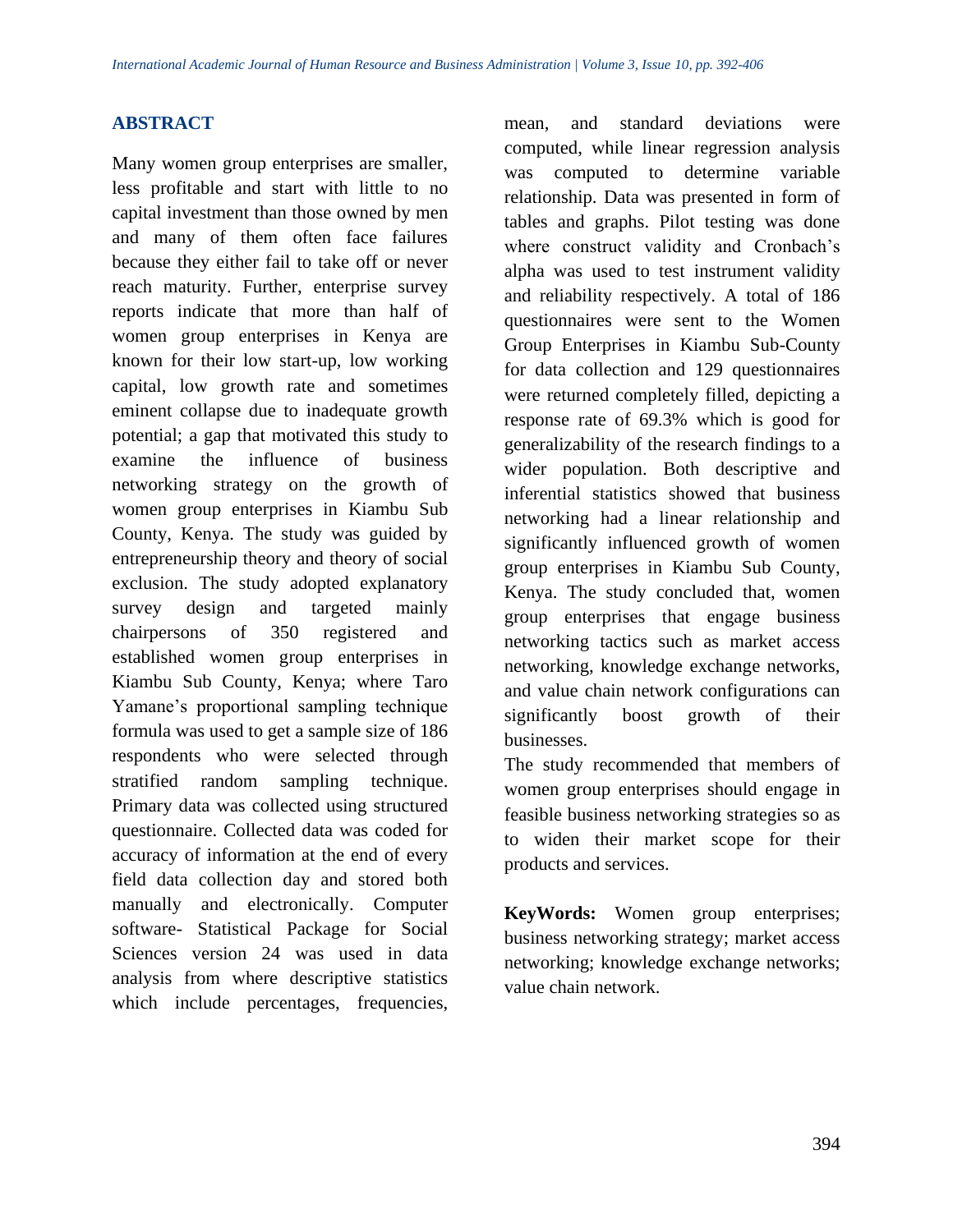# **INTRODUCTION**

# **Background**

Women entrepreneurs contribute ideas and invest a lot of energy and capital resources to their societies, since they create jobs as well as additional work for suppliers and other offshoot business linkages, thus need for support for growth of women owned enterprises (World Bank reports (2017). It is estimated that in developing countries, there are about 8 to 10 million formal SMEs with at least one woman owner in (Loisa et al, 2017).

Further, women owned enterprises are expanding around the world and women entrepreneurs are the potential emerging human resource in the 21st century to beat variety of economic challenges in the global perspective. For a woman, entrepreneurship is a route towards empowerment where she can contribute positively in a variety of dimensions and aspects in job creation and economic development (OECD, 2016). Economically empowered women are major catalysts for development, as they usually re-invest their money in their families' health, nutrition, and education (Loisa et al, 2017).

There is therefore need to boost women enterprise growth which will require business development support services to individual enterprises that improve their performance, access to markets, and ability to compete – both on day-to-day and strategic levels such as training, business advice, consulting, marketing support (trade focus), information technology development and transfer, business linkages promotion (OECD 2016).

In addition, to grow women entrepreneurs, European Commission (2012) suggested business development services such as professional information services (on legislation, markets, sources of financing, technical assistance), advisory services such as business planning, functional areas of business, mentoring, facilitating contacts, training on starting, managing and growing a business, and networks – clusters, supply chains, trade fairs among other business networks.

Centre for Women in Business (2010) also reported that though business development service exists, it was underdeveloped due to issues of reach, capacity and quality, no data on percentage of women clients/beneficiaries and lack of gender mainstreaming with business development services.

A study by the International Labour Organization (2011), found that currently the growth of Women led enterprises is restricted by inadequate access to training, as well as follow up to training inputs, and limited opportunity to avail themselves of external, formal managerial capacity-building support. Further, despite the considerable Kenyan government support and support of bodies interested in promoting gender equality in all areas (business included), many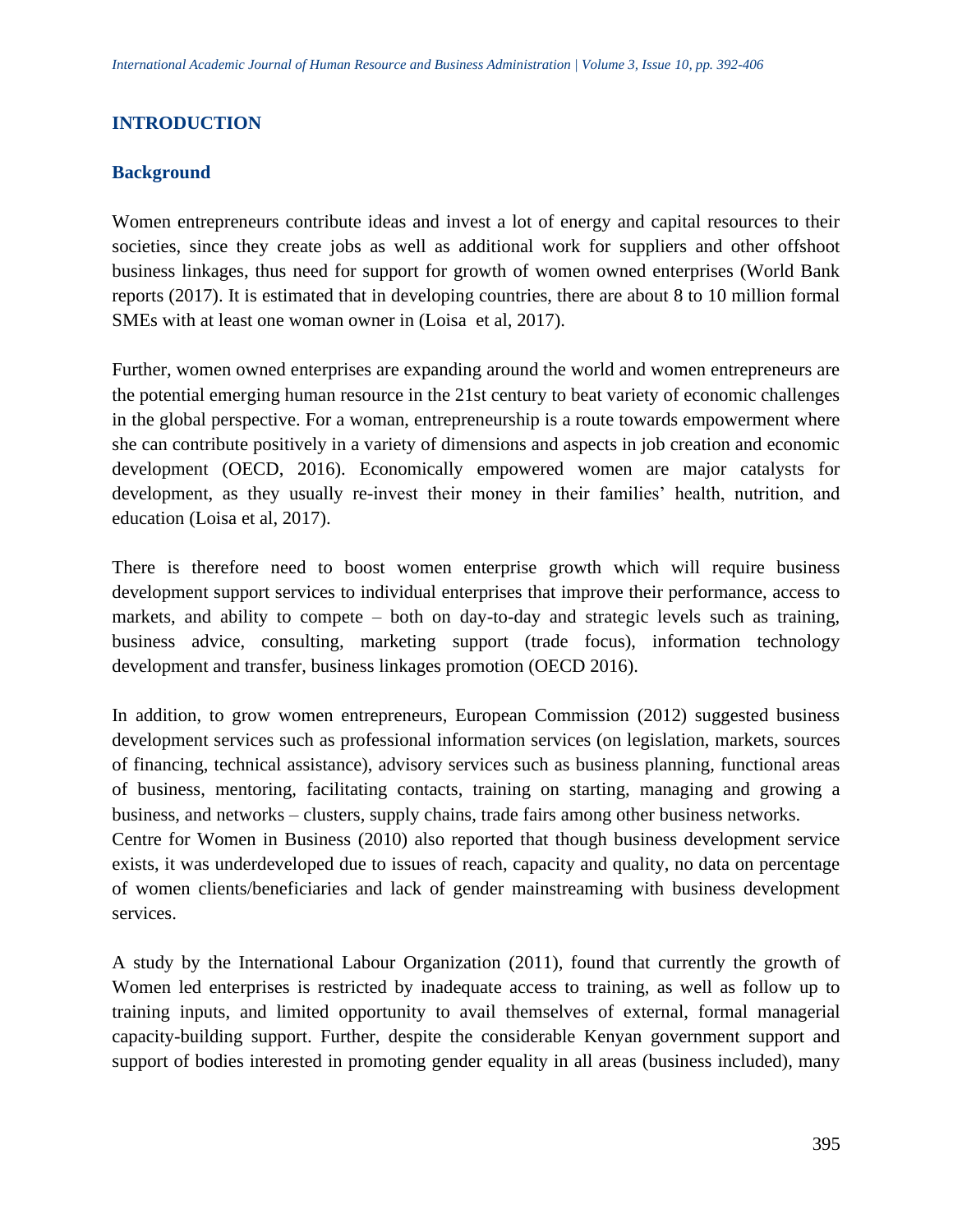female-owned businesses still fail. Various reports show that many women led businesses enter and exit these markets every year with a turnover rate of about 32% per annum (OECD, 2015). To address women owned enterprise growth issues some practitioners (OECD, 2015) suggested use of business development strategies such as business partnerships, market development, business expansions, making strategic business plans but lack adequate empirical backing. Further, other scholars (Abu,2016) emphasized on marketing focus, sales focus, product and service developments, strategic partnerships, outsourcing, market segmentation, business planning, but were criticized as overused business development initiatives, thus the need to adopt newer business development strategies such as business networking, business development support tactics, lobbying, business development training, and financial intermediation (Bulsard, 2017).

Globally, women are enhancing, directing, and changing the face of how business is done today, and therefore female business owners must be recognized for who they are, what they do, and how significantly they impact the world's global economy. For instance, emergence as well as development of women entrepreneurs is quite visible in India and their over-all contribution to Indian economy is also very significant (Sharma, 2017).

Rao (2013) summarized challenges facing growth of women owned enterprises as; lack of family support-sometimes the family may make the women feel guilty of neglecting the household duties in their pursuit of business obligations, lack of capital-traditional sources of finance like banks are reluctant to lend to women entrepreneurs especially if they do not have any male or family backing, lack of role models which undermines the self-confidence of women entrepreneurs and lack of business support services.

In Kenya, women owned businesses account for over 48% of all SMEs. The bulk of women entrepreneurs in Kenya operate enterprises associated with traditional women's roles such as, hairstyling, restaurants, hotels, retail and wholesale outlets. According to enterprise development surveys, women owned enterprises are making a significant contribution to the Kenyan economy, accounting for 20% of Kenya's GDP. Of the 462,000 jobs created annually since 2000 in Kenya, 445,000 jobs have emanated from the informal sector, where 85% of women's businesses are found (ILO, 2010).

# **Statement of the problem**

Women owned business contribute significantly to the world economy, and their number has grown over time. These enterprises represent a significant share of employment generation and economic growth potential. Organization for Economic Cooperation and Development (2016) comparative statistics across many countries revealed that the number of start-up women -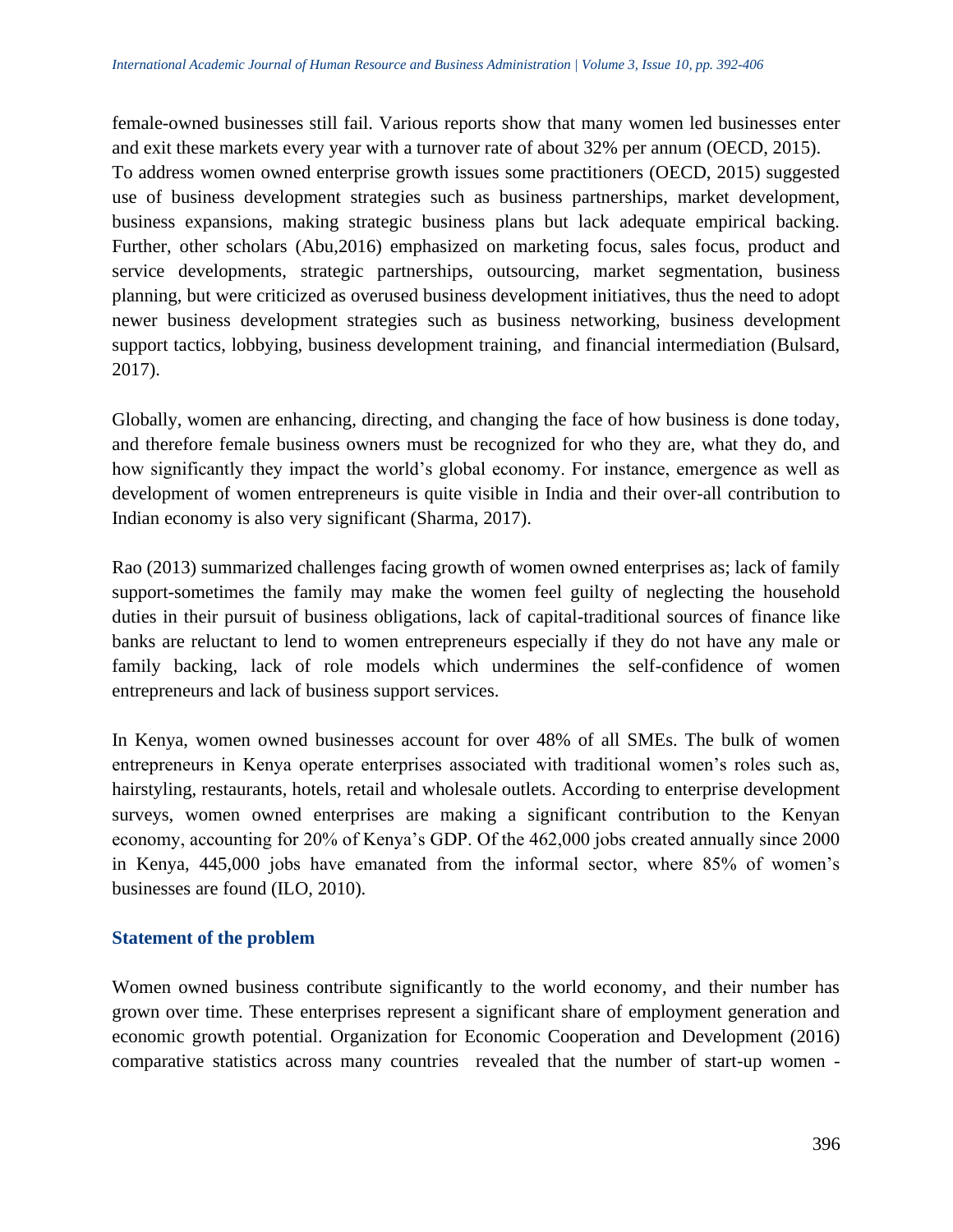owned enterprises could be growing at a faster pace than that of male counterparts but interestingly the seemingly women-owned enterprises are failing at a faster rate OECD (2016). Researchers (Siwadi et al., 2015) have also reported that in undeveloped and developing countries, women owned enterprise are recognized for their low start-up capital, have low growth rate and inadequate potential partially due to the type of business activities they operate; their small businesses are also held back by stringent local policies and most of them do not have access to collaterals required by banks as a pre-requisite to securing business loans, thus the need for financial intermediation initiatives. Various reports also show that many women led businesses enter and exit these markets every year with a turnover rate of about 32% per annum (OECD, 2015).

In order to help solve women owned enterprise growth problems some practitioners (OECD, 2015) suggested use of business development strategies such as business partnerships, market development, business expansions, making strategic business plans but lack adequate empirical backing. Further, other scholars (Abu,2016) emphasized on marketing focus, sales focus, product and service developments, outsourcing from business development companies but were criticized as overused business development initiatives, thus the need to adopt newer business development strategies such as business networking to enable business developers to scan for new market opportunities through networking s (Bulsard, 2017).

In Kenya, Driemeier (2013) noted substantial differences in the performance of women's business enterprises as compared to those of Kenyan men. Women owned enterprises are smaller, less profitable and start with little to no capital investment than those owned by men and many of them often face failures because they either fail to take off or never reach maturity due to lack of suitable business development strategies.

Further, WEF (2016) survey reports indicate that more than 50% of women group enterprises in Kenya are known for their low start-up, low working capital, low growth rate and more often face eminent collapse due to inappropriate business development strategies; a gap that motivated this study to examine the influence of business networking strategies on the growth of women group enterprises in Kiambu Sub County, Kenya.

# **Objective**

The objective of this study was to determine the Influence of business networking strategy on growth of women group businesses in Kiambu Sub County, Kenya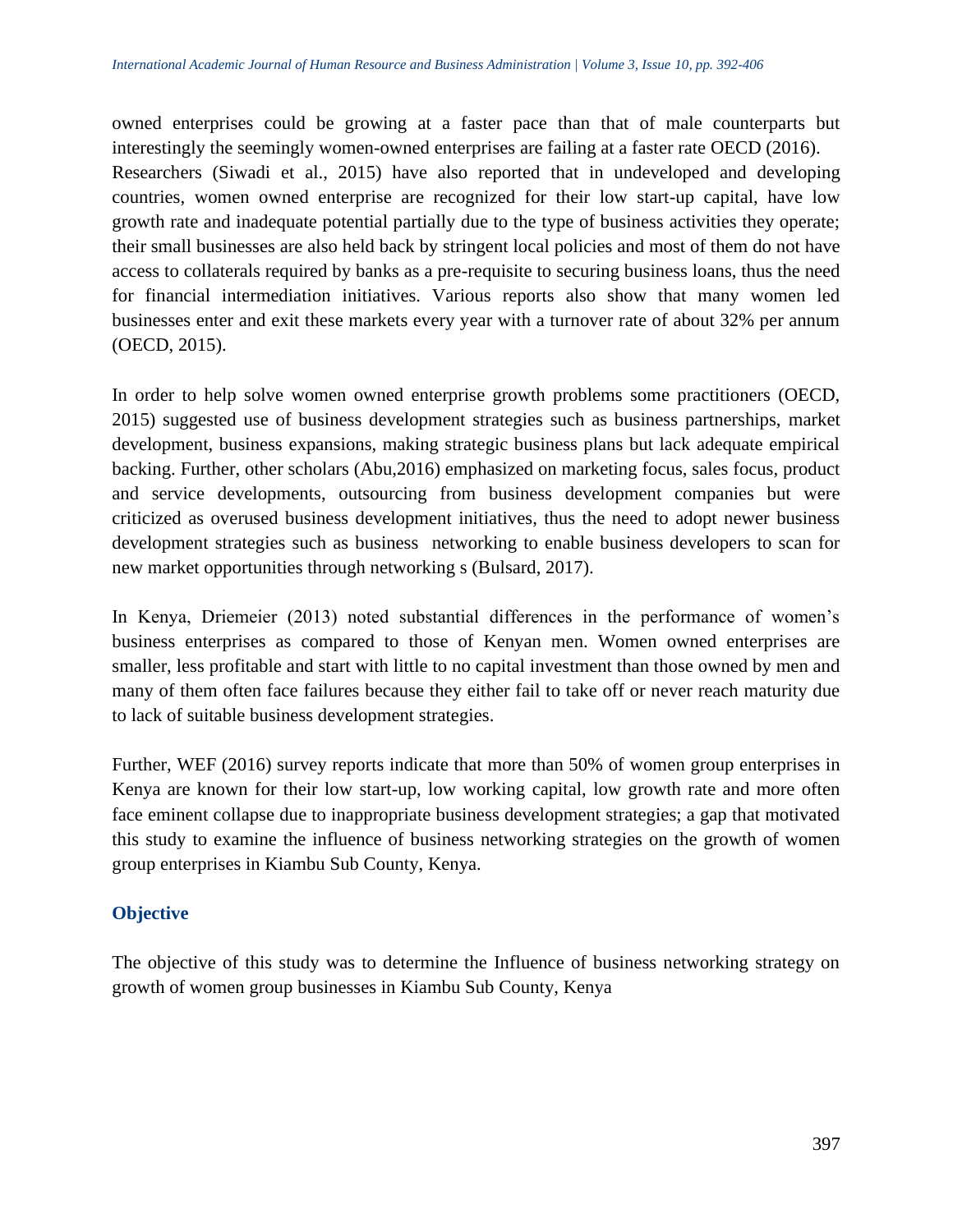# **LITERATURE REVIEW**

## **Theoretical Literature Review**

#### **Theory of Social Exclusion**

The theory of social exclusion emanated from social exclusion model (Honneth, 1996) in France in 1970s where there was perceived breakdown in social cohesion following civil unrest in the 1960s due to growing unemployment and social economic inequalities. Social exclusion is the process in which individuals or entire communities of people are denied full access to various rights, opportunities and resources that are accessible to members of a different group, and which are essential to social integration within that particular group (Honneth, 1996).

Many theorists (Zororo 2011) thus adopted theory of social exclusion which arises at the individual or group level on four correlated extents: inadequate access to social rights, lack of material possessions, normative integration and partial social participation.

According to the theory, social exclusion has various contributors which include race, income, employment status, social class, geographic location, personal habits and appearance, education, religion and political affiliation. Feminists claimed that men and women should equally partake in the labour force, in the home environment and in the public and private sector. They concentrated on labour laws so as to increase access to employment and create awareness around child-rearing as a valuable form of labour. In certain circumstances women are still disregarded from executive positions and subsequently earn less than men in upper management position (Moosa- Mitha, 2005).

Social exclusion makes it hard for marginalized people to participate effectively in economic, social, political and cultural life and in some characteristics alienation and distance from mainstream society. In this regard, women entrepreneurs face social exclusion because of their gender, which makes it difficult for them to gain financial freedom and break away from traditional roles, thus financial break through has a bearing on their business enterprises.

#### **Economic Model of Firm Performance**

This study is based on economic model of firm performance by Santos and Brito (2012) where they posit that while there is a range of specific models, major determinants of firm-level performance include: (1) characteristic of the industry in which the firm competes; (2) the firm's position relative to its competitors; and (3) the quality or quantity of the firm's resources. These also depend on industry variables (growth, concentration, capital intensity and advertising intensity) and firm variables (firm size, diversification).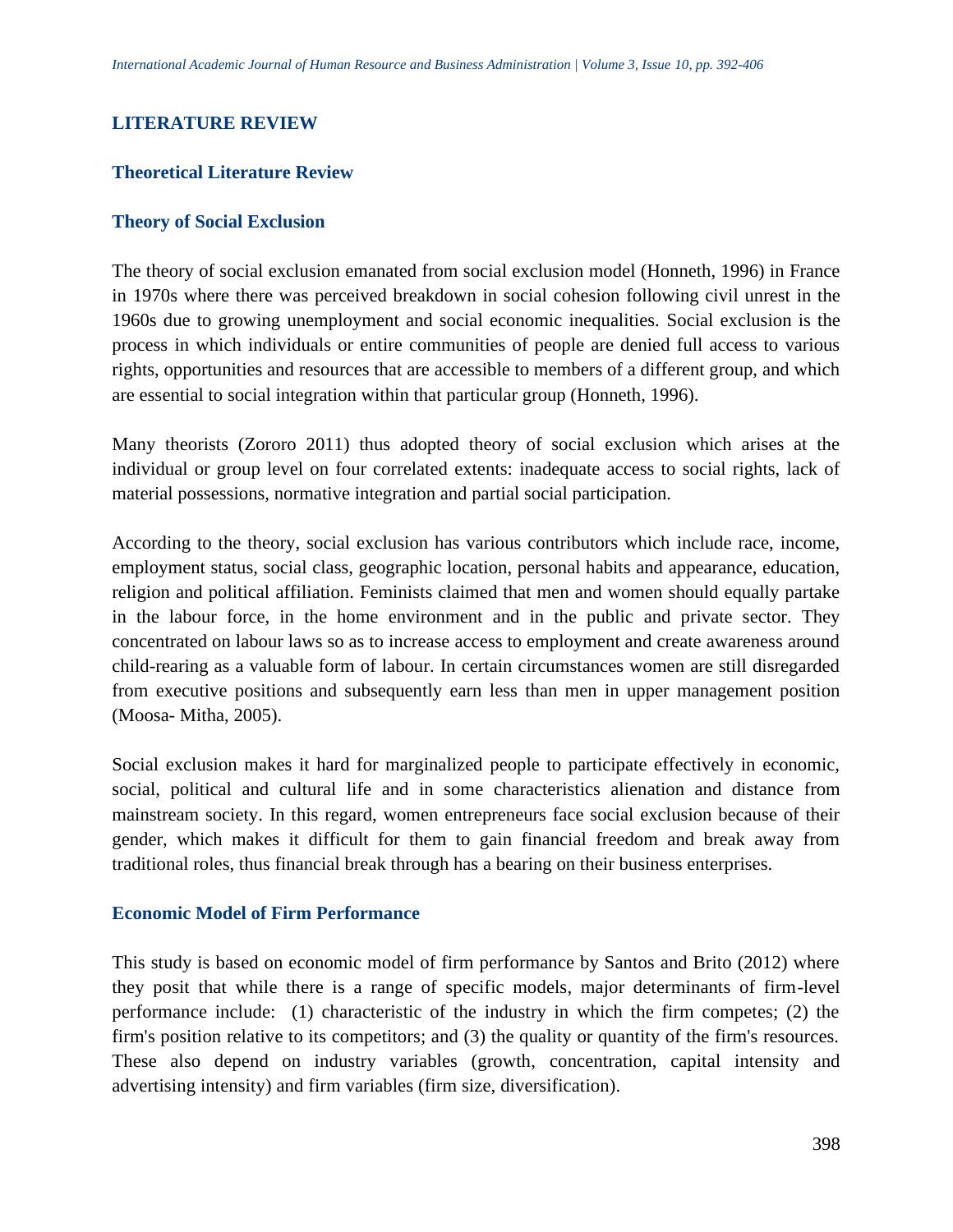In this regard, the typical economic model of firm performance explains that firm performance or growth can be measured in terms of profitability, growth in market share/ value, customers' satisfaction, employee satisfaction, environmental and social performance. From the economic model of firm performance, this study will measure enterprise growth in terms of market share growth, financial growth, customer increase. Satisfied customers are assumed not to leave a particular business enterprise which has quality products and service that meets customer needs which consequently translates to overall growth of the women group enterprises in both financial and non-financial terms.

# **Emperical Literature Review**

# **Business Networking and Growth of the Women Group Enterprises**

Abu (2016) in his study on small firm entrepreneurs in Malaysia found that to have business networks was a challenging task for entrepreneurs especially when it comes to female entrepreneurs. Male entrepreneurs are more active in networking than females due to economic and cultural limitations and business networks are lower in female owned business entities and greater in male owned firms. In order to boost growth of firms owned by women, the study recommended that the networking and women participation is positively and significantly correlated and participation of women is found higher in those women who are engaged in networking because it persuades them in getting accessibility to resources for the enterprise.

Gartner (2015) study indicated that entrepreneurial network relationships are deeply embedded in the business context, exhibiting complex rationality of decision making and strategic choices. Thus, firm performance and growth in entrepreneurial networks is determined by the overall network performance, constraining firms to cooperate in response to their interdependencies.

Davidson, *et al.*, (2010) study in Pakistan also found that local development programs such as Women Business Development Centre and Women Chamber of Commerce and Industry for women entrepreneurs in Pakistan were helping women entrepreneurs in networking so as to growth their businesses. If a woman entrepreneur is registered to these networks, these orgaqnizations provide facilitation to her in terms of knowledge and experience.

Eileen et al., (2011) also studied on challenges facing growth of women entrepreneurs in Pakistan and found that Pakistan's environment of women entrepreneurship was turbulent and proposed the need to focus on the importance of women having formal networks and their impact on the performance of women entrepreneurs along with the culture of building such networks for the sale of business growth.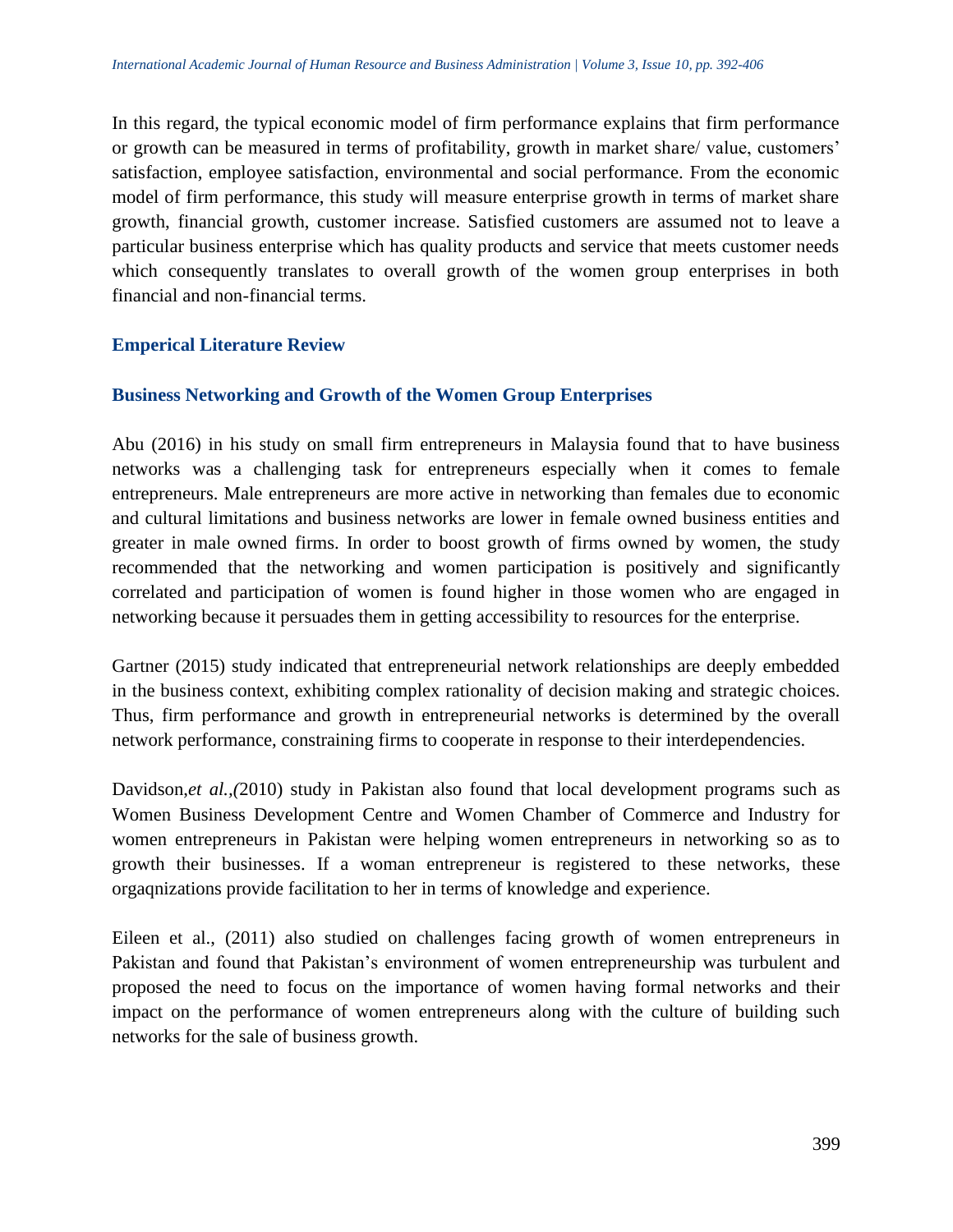Todeva (2016) study further found that family business networks depend on how the business is embedded within the family and the household; and that business networks rely much more on resources outside of the family and they represent dispersed type of structural network configuration. Therefore, while small-business entrepreneurial networks are driven by selfemployed agents, family business networks are based on family employment with all subsequent aspects of risk-taking, flexibility, self-financing, and control.

# **Methodology**

# **Research Methods**

The study employed the explanatory survey design. This study targeted mainly chairpersons of 350 registered and established women group enterprises in Kiambu Sub County, Kenya. All members of registered and established women group enterprises in Kiambu Sub County formed the sampling frame. The study's sample size was determined using Taro Yamane's proportional sampling technique formula to come up with a sample of 186. The study used stratified sampling technique (the strata of women group enterprises consist of general agriculture, crop production, livestock farming, trade, banking, furniture, clothing, household items, beauty products and real estate investment) followed by simple random sampling within the strata. Primary data was collected by means of self-administered structured questionnaires. The questionnaires were self-administered through delivering hard and soft copies of the questionnaires to the respondents and picking them.

# **Pilot Study**

A pilot study was done to test the validity and reliability of data collection instruments. All components of the questionnaires were checked and coded to ensure clarity of words and the accuracy of the statements, then pretested in an established women group enterprises in Kiambu Sub County. Ten percent of sample size (Kothari, 2007) was calculated to get the number of respondents who were used for the pilot study.

# **Test of validity**

Content method was applied to check validity, whereby copies of the instrument were used during pilot testing for validation. That is, pretesting of research instrument was used to confirm that questions are well written, meaningful plus having adequate content so as to ensure content validity. Construct validity was also used to test instrument validity because it is considered more scientific than content or face validity (Kothari, 2007)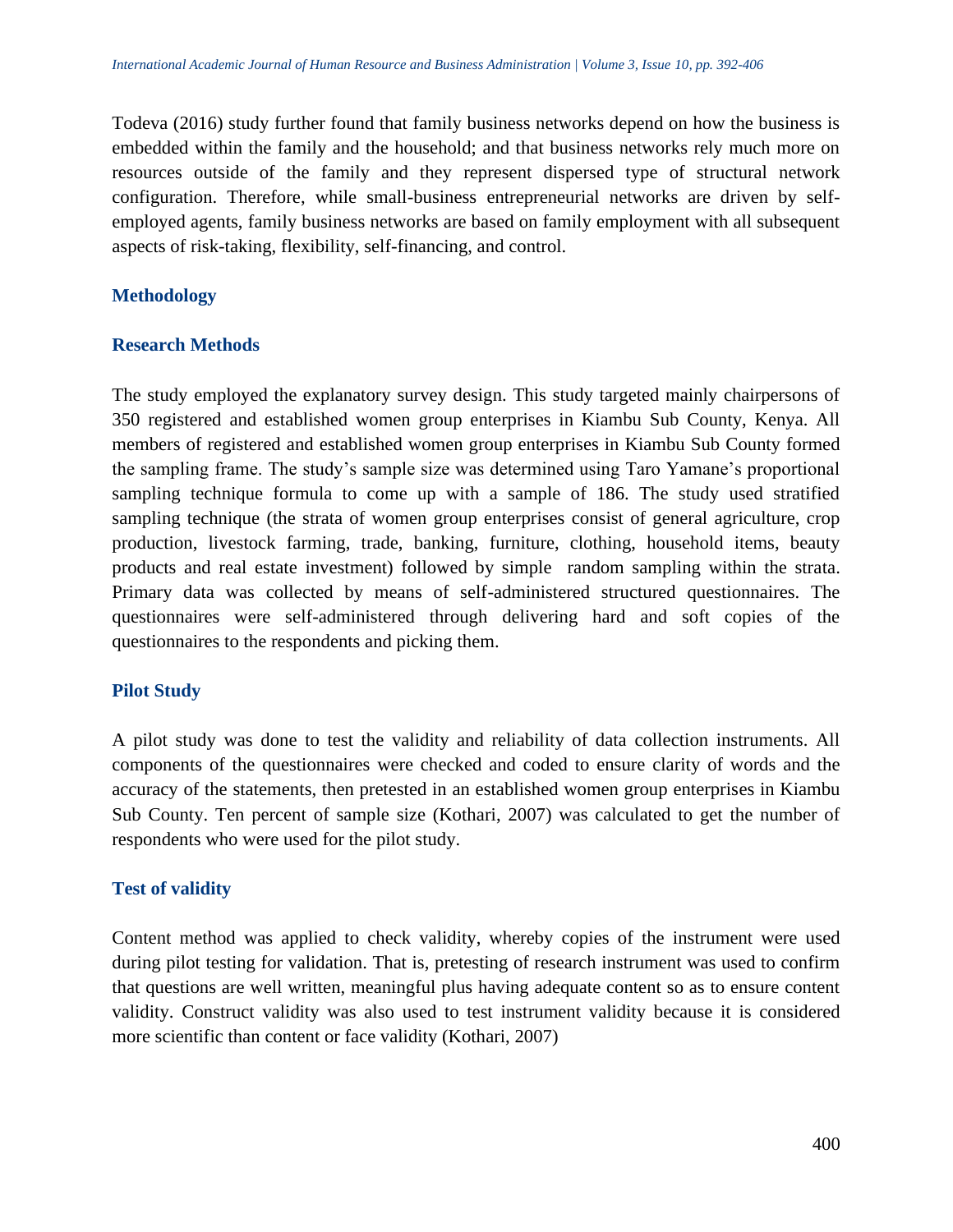#### **Test of reliability**

Pilot testing was done and a Cronbach alpha will be computed using SPSS version 24. A cronbach's alpha coefficient of at least 0.70 is was reached.

#### **Data processing and analysis**

All collected data was coded, cleaned, tabulated and analysed using descriptive and inferential statistics with the aid of specialized Statistical Package for Social Sciences, version 24. Descriptive analysis such as frequencies, means, standard deviation were utilized whereas analysed data was presented in tables and graphs. Further, linear regression assessed nature and the strength of the relationships.

### **RESEARCH FINDINGS AND DISCUSSIONS**

#### **Descriptive statistics**

This assessed whether Business networking can influence growth of women group enterprises in Kiambu Sub County. The mean responses are summarized in the table below.

| <b>Table 4.1 Descriptive statistics: Business networking</b>                                  |      |                |
|-----------------------------------------------------------------------------------------------|------|----------------|
| <b>Statement</b>                                                                              | mean | <b>Std.dev</b> |
| 1. There are structured market access networks for the business                               | 3.53 | 0.987          |
| 2. There are configured value chains in our business                                          | 3.68 | 0.804          |
| 3. We always experience a good number of referral networks for<br>the business                | 3.87 | 0.909          |
| 4. Most of our members are engaged in Knowledge exchange 3.47<br>networks                     |      | 0.861          |
| 5. We combine family and business networks to grow our 3.62<br>business                       |      | 0.834          |
| 6. Generally, business networking has really assisted us grow 3.72<br>our business enterprise |      | 0.883          |
| Valid listwise 129<br>Grand mean $=$ 3.648                                                    |      |                |

The grand mean of descriptive responses on business networking in table 4.2 is 3.648 which when rounded to 4 depicts 'agree' on likert scale of measurement used in the study. This means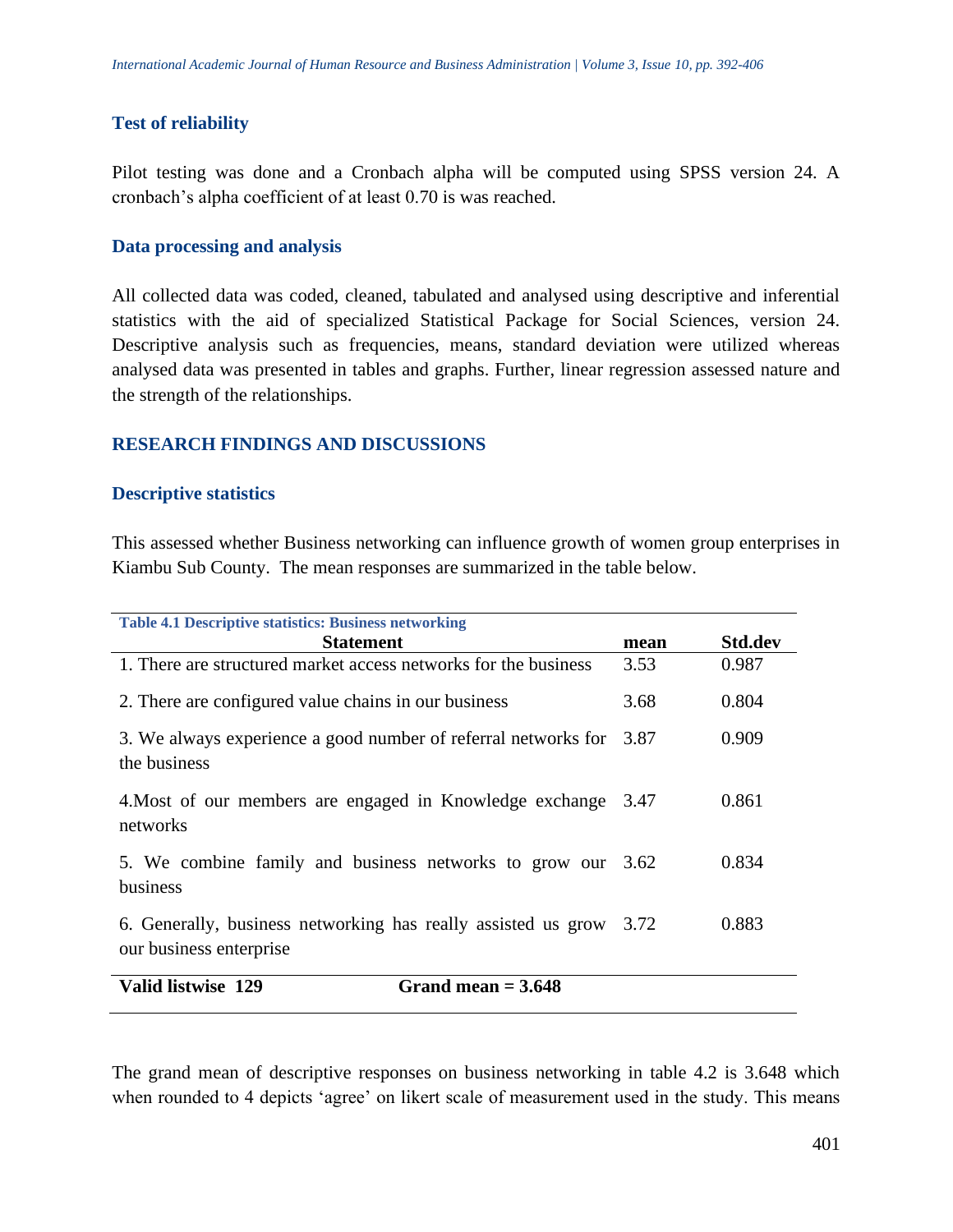that on average, most respondents perceived use of business networking as an effective strategy that can be adopted to enhance growth of women group enterprises in Kiambu Sub County.

The use of business networking strategy as a key factor in business growth is supported by Gartner (2015) assertion that entrepreneurial network relationships (both family and business networks) are deeply embedded in the business context, exhibiting complex rationality of decision making and strategic choices. Thus, firm performance and growth could be boosted by entrepreneurial networks which are determined by the overall network performance, constraining firms to cooperate in response to their interdependencies.

### **Linear influence of business networking on growth of women owned enterprises**

This tested the direct influence of business networking on growth of women owned enterprises in Kiambu Sub County. The model summary showed  $R^2 = 0.578$  which implies that 57.8% variation in the growth of Women Group Enterprises in Kiambu Sub County is explained by the group's business networking strategy while other factors not in the study model accounts for 42.2% variation in the growth of Women Group Enterprises in Kiambu Sub County. Further, coefficient analysis indicates that there is a positive significant linear influence of business networking strategy on growth of Women Group Enterprises in Kiambu Sub County (β= 0.717(0.054); at *p<.01.*

The linear regression analysis results therefore imply that a single increase in effective business networking tactics by the owners of Women Group Enterprises will result to 0.717 unit growth of Women Group Enterprises in Kiambu Sub County; and the linear regression model equation is;

 $\mathbf{y} = 1.212 + 0.717\mathbf{X}_1$ 

where;

y is growth of Women Group Enterprises in Kiambu Sub County

 $X_1$  is Business networking

# **SUMMARY, CONCLUSIONS AND RECOMMENDATIONS**

Both descriptive and inferential statistics showed that Business networking significantly influenced the growth of women group enterprises in Kiambu Sub County.

In this regard, women group enterprises that embrace market access networking, knowledge exchange networks, value chain/referral networks can realize significant growth in their businesses in terms expanding market for their products/services and increase in their sales income. This is supported by prior researchers who asserted that entrepreneurial network relationships (both family and business networks) are deeply embedded in the business context, thus any enterprise growth could be boosted by entrepreneurial networks which are determined by the overall network performance due to cooperation in response to business links.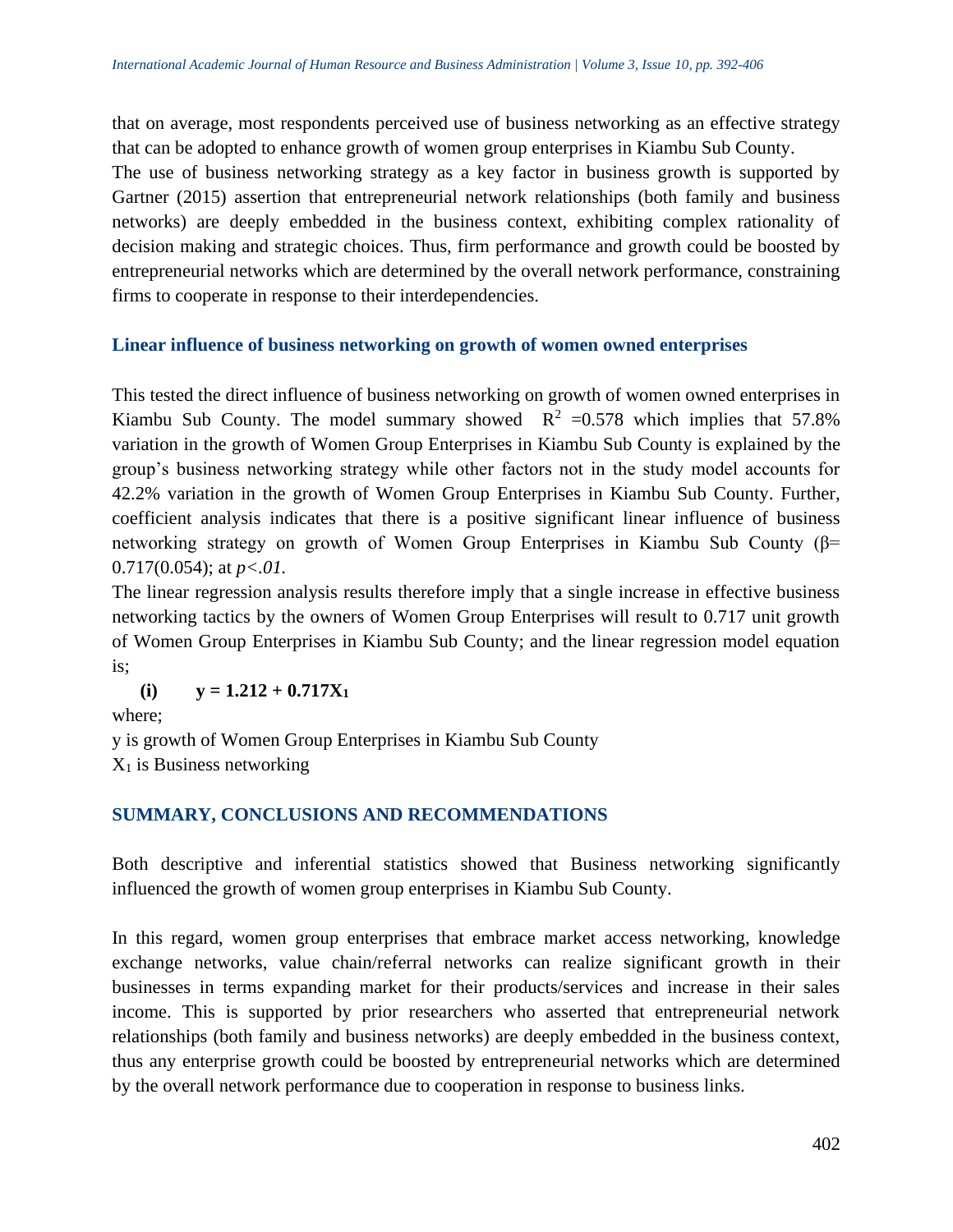The study concludes that one, women group enterprises that engage business networking tactics such as market access networking, knowledge exchange networks, and value chain network configurations can significantly boost growth of their businesses.

The study recommends that members of women group enterprises should engage in feasible business networking strategies so as to widen their market scope for their products and services.

# **REFERENCES**

- Abu Bakar Hamed (2016). "The Personal Networks of Small Firm Entrepreneurs in Malaysia: an Exploratory Study," PhD Diss., University of Glasgow.
- The Theory of Planned Behavior. *The Organizational Behavior and Human Decision Processes,*  50, 179-211.
- Athanne, K (2011). Entrepreneurship in Kenya. Universal printing press. Nairobi.
- Becker, B. & Gerhart, B. (2006)*.* The Impact of Human Resource Management on Organizational Performance: Progress and Prospects. *Academy of Management Journal,*  39(40, 779-801.
- Bulsard Kumar Hemant (2017). Developing Women Entrepreneurship- A Challenge , Allied Publications
- Centre for Women in Business- CWB (2010), "Supporting Women's Enterprise: The Impact of Women-Focused Business Management Programming", Mount Saint Vincent University, Halifax, Canada.
- Cope, G and Watts, R (2000), Gender and Growth in Africa: Evidence and Issues. World Bank UNECA Expert Meeting on Pro-Poor Growth. World Bank.
- Cooper, D & Schinder, P. (2007). *Business Research methods* (8th Ed.). New Delhi: tata McGraw hill
- Crisp, R. J. & Turner, R. N. (2007). *Essential Social Psychology.* London: SAGE Publication.
- Davidson,P, Reynolds, and Sammis B. White (2010), *The Entrepreneurial Process: Economic Growth, Men, Women, and Minorities.* Praeger Publishers.
- Dillman, K (2000). Proposal and Thesis writing: An introduction. Nairobi: Pauline's Publications Africa.
- Driemeir-Hallward, M. (2013). *Enterprising Women: Expanding Economic Opportunities in Africa*. World Bank Publications.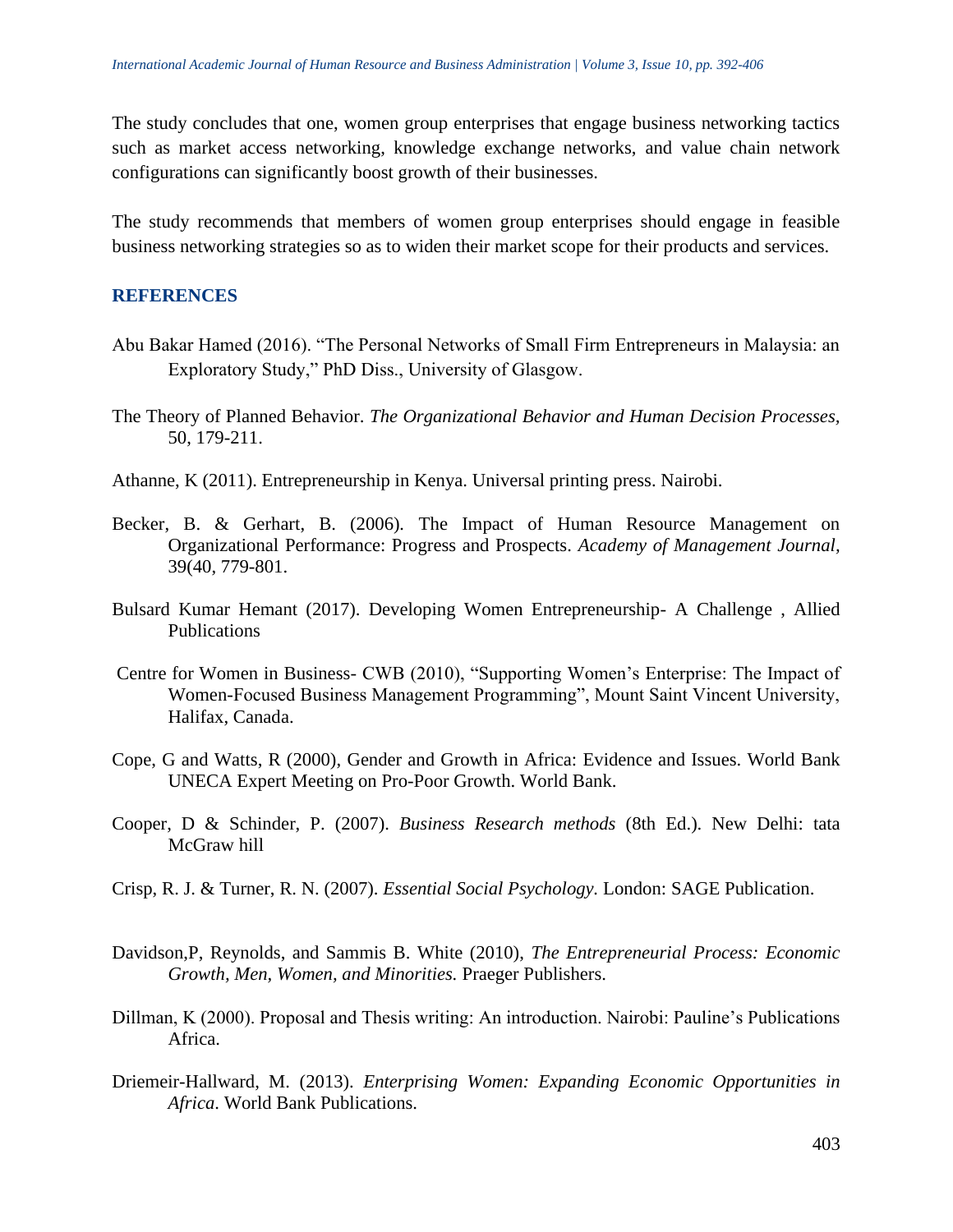- Eileen M. Fischer, A. Rebecca Reuber, and Lorraine S. Dyke (2011). "A Theoretical Overview and Extension of Research on Sex, Gender, and Entrepreneurship," *Journal of Business Venturing* 38, no. 4
- European Commission (2012). Women's Enterprise Task Force reports, Greater Returns on Women's Enterprise, London, UK.
- Gartner,W (2015). A conceptual framework for describing the phenomenon of new venture creation', *Academy of Management Review*, 10(4).
- Hair, J. F, Black, W, C, Babin, B. J, & Anderson, R. E. (2006). Multivariate data analysis. 7th edition Prentice Hall NY.
- Honneth, H (1996). Affiliation Motivation: People who need people but in different ways. Journal of Personality and Social Psychology, Vol 52(5).
- Ismail B. H, Mugambi, F (2013): Determinants of Growth for Women Owned and Operated Micro Enterprises: The Case of Garissa, Kenya. Published by International Journal of Business and Commerce Vol. 2, No.7:
- International Labour Organization (ILO), (2010). *Women in labour markets*: *Measuring progress and identifying change*. Geneva: ILO.
- ILO (2015). International Initiative for Impact Evaluation. International Labour Organization, (3ie), World Bank Group.
- Kepha O.,Abel M. Douglas N. James A.(2013). Constraints Facing Women Entrepreneurs In Kenya:A Case Study of Micro And Small Enterprises in Kisii County. *IOSR Journal Of Humanities And Social Science (IOSR-JHSS)* 16(6). 116-124.
- Kothari C.R., (2007). Research Methodology: Methods and Techniques, New Age International Publishers.
- Kumbhar, V. (2013), Some Critical Issues of Women Entrepreneurship in Rural India, European Academic Research, Vol. I, Issue 2, 185-192.
- Lebanon,B (2013). Women in economic decision-making in the EU: Progress report, Publications Office of the European Union, Luxembourg,
- Louisa, N., Philip N., Rutono K., (2017). Access to Finance for Women Entrepreneurs in Kenya: Challenges and Opportunities. *Journal of Emerging Trends in Economics and Management Sciences*. 8(1):37-47
- Lyngsie, J., & Foss, N. J. (2017). The more, the merrier? Women in top-management teams and entrepreneurship in established firms. *Strategic Management Journal*, *38*(3), 487-505.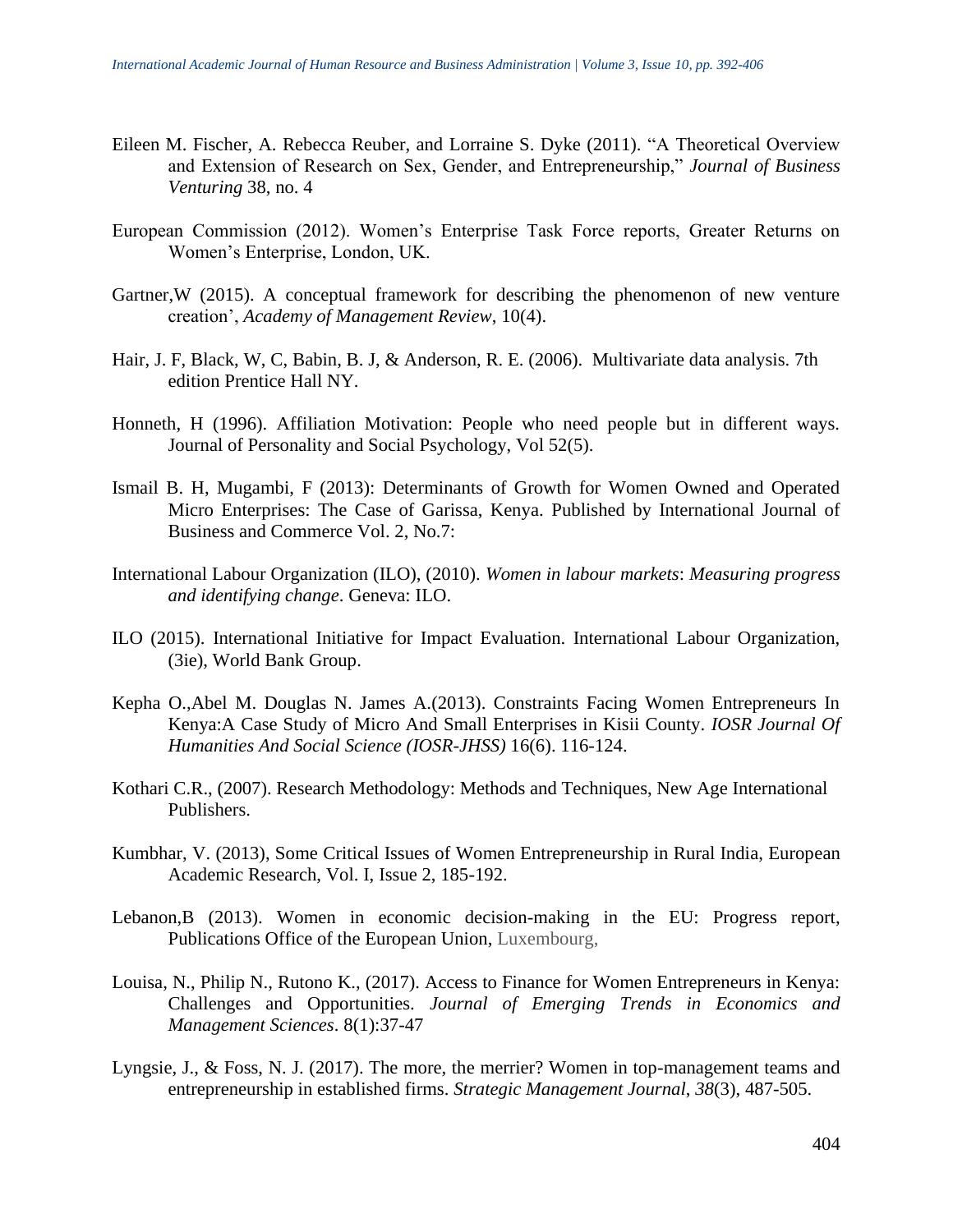- Maina, G. (2016). Influence of Women Enterprise Fund on the Performance of Women Owned Agribusiness in Thika Town Sub-County, Kiambu County. *Strategic Journal of Business & Change Management. 3(7).*
- Maina, J. N. & Mwiti, J. K.(2016). Drivers of Growth of Women-Owned Micro Enterprises in Meru Municipality, Kenya. *Saudi Journal of Business and Management Studies.* 3(1), 45- 71.
- Mckenzie, David J.; Puerto, Susana. (2017). Growing markets through business training for female entrepreneurs : a market-level randomized experiment in Kenya. Policy Research working paper; no. WPS 7993. Washington, D.C.
- Moosa-Mitha,M. (2005) *Situating Antioppresive Theories within Critical and Difference Centered Perspectives*. Toronto, Canadian Scholars Press.
- Mugenda, O, M. & Mugenda, A. G., (2008). *Research Methods: Quantitative and Qualitative Approaches*. Nairobi: ACTS Press
- Muiruri, J. K. & Ngari, J. M. (2014). Effects of financial innovations on the financial performance of commercial banks in Kenya. International Journal of Humanities and Social Science, 4 (7), 51-57.
- Nelly Samson Maliva (2017). Women Entrepreneurs' Access to Tourism Markets: A Comparison between Tanzania and Sweden. *Local economy 38(2).*
- Neuman, W, L (2005) Social Research Methods: Quantitative and Qualitative Approaches (6th Ed). Boston, MA; Ally & Bacon
- Organization for Economic Cooperation and Development (2016). Closing the Gender Gap. Global Reporting Initiative.Inc.
- OECD (2015). Women entrepreneurs: Moving beyond the glass ceiling. Enterprise Surveys. Organization for Economic Cooperation and Development. Global Reporting Initiative.Inc.
- Omolayo, S (2015). The Role of Cultural Values in Understanding the Challenges faced by Female enterprises in Nigeria. *Gender in Management: An International Journal*, Vol. 25, No. 1, pp. 5-21.
- Peshkin, B (1990). Qualitative Inquiry in Education: Teachers College press. New York.
- Rao Padala Shanmukha (2013). "Entrepreneurship Development among Women: A case study of self-help Groups in Srikakulam District, Andhra Pradesh" *The Icfai Journal of Entrepreneurship Development* Vol.7, No. 4.